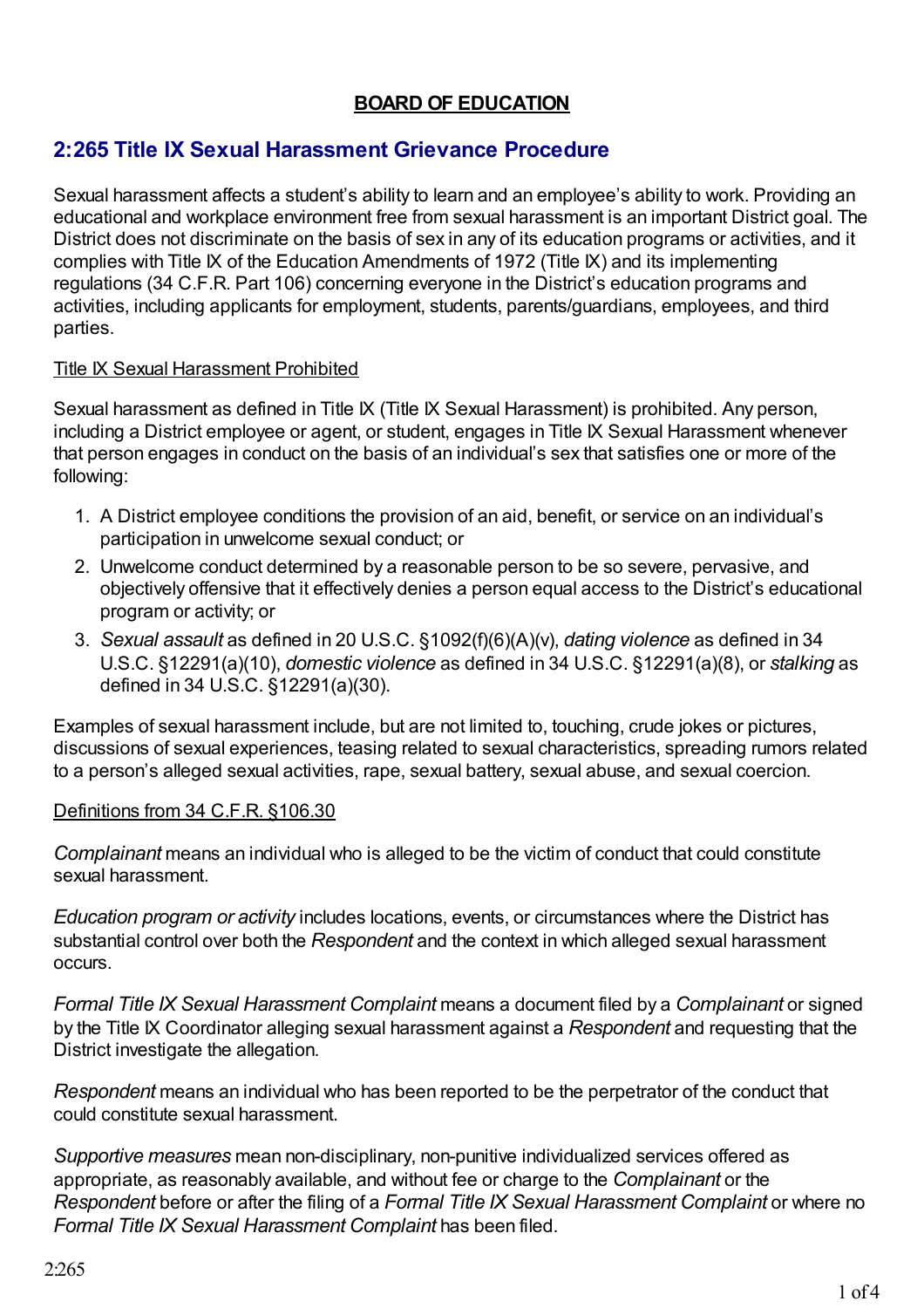### Title IX Sexual Harassment Prevention and Response

The Superintendent or designee will ensure that the District prevents and responds to allegations of Title IX Sexual Harassment as follows:

- 1. Ensures that the District's comprehensive health education program in Board policy 6:60, *Curriculum Content,* incorporates (a) age-appropriate sexual abuse and assault awareness and prevention programs in grades pre-K through 12, and (b) age-appropriate education about the warning signs, recognition, dangers, and prevention of teen dating violence in grades 7-12. This includes incorporating student social and emotional development into the District's educational program as required by State law and in alignment with Board policy 6:65, *Student Social and Emotional Development*.
- 2. Incorporates education and training for school staff pursuant to policy 5:100, *Staff Development Program*, and as recommended by the Superintendent, Title IX Coordinator, Nondiscrimination Coordinator, Building Principal, Assistant Building Principal, Dean of Students, or a Complaint Manager.
- 3. Notifies applicants for employment, students, parents/guardians, employees, and collective bargaining units of this policy and contact information for the Title IX Coordinator by, at a minimum, prominently displaying them on the District's website, if any, and in each handbook made available to such persons.

## Making a Report

A person who wishes to make a report under this Title IX Sexual Harassment grievance procedure may make a report to the Title IX Coordinator, Nondiscrimination Coordinator, Building Principal, Assistant Building Principal, Dean of Students, a Complaint Manager, or any employee with whom the person is comfortable speaking. A person who wishes to make a report may choose to report to a person of the same gender.

School employees shall respond to incidents of sexual harassment by promptly making or forwarding the report to the Title IX Coordinator. An employee who fails to promptly make or forward a report may be disciplined, up to and including discharge.

The Superintendent shall insert into this policy and keep current the name, office address, email address, and telephone number of the Title IX Coordinator.

## **Title IX Coordinator:**

Jalitza Martinez 310 Seminary Ave., Aurora, IL 60505

630-299-5515

## Processing and Reviewing a Report or Complaint

Upon receipt of a report, the Title IX Coordinator and/or designee will promptly contact the *Complainant* to: (1) discuss the availability of supportive measures, (2) consider the *Complainant's* wishes with respect to *supportive measures*, (3) inform the *Complainant* of the availability of *supportive measures* with or without the filing of a *Formal Title IX Sexual Harassment Complaint*, and (4) explain to the *Complainant* the process for filing a *Formal Title IX Sexual Harassment Complaint*.

Further, the Title IX Coordinator will analyze the report to identify and determine whether there is 2:265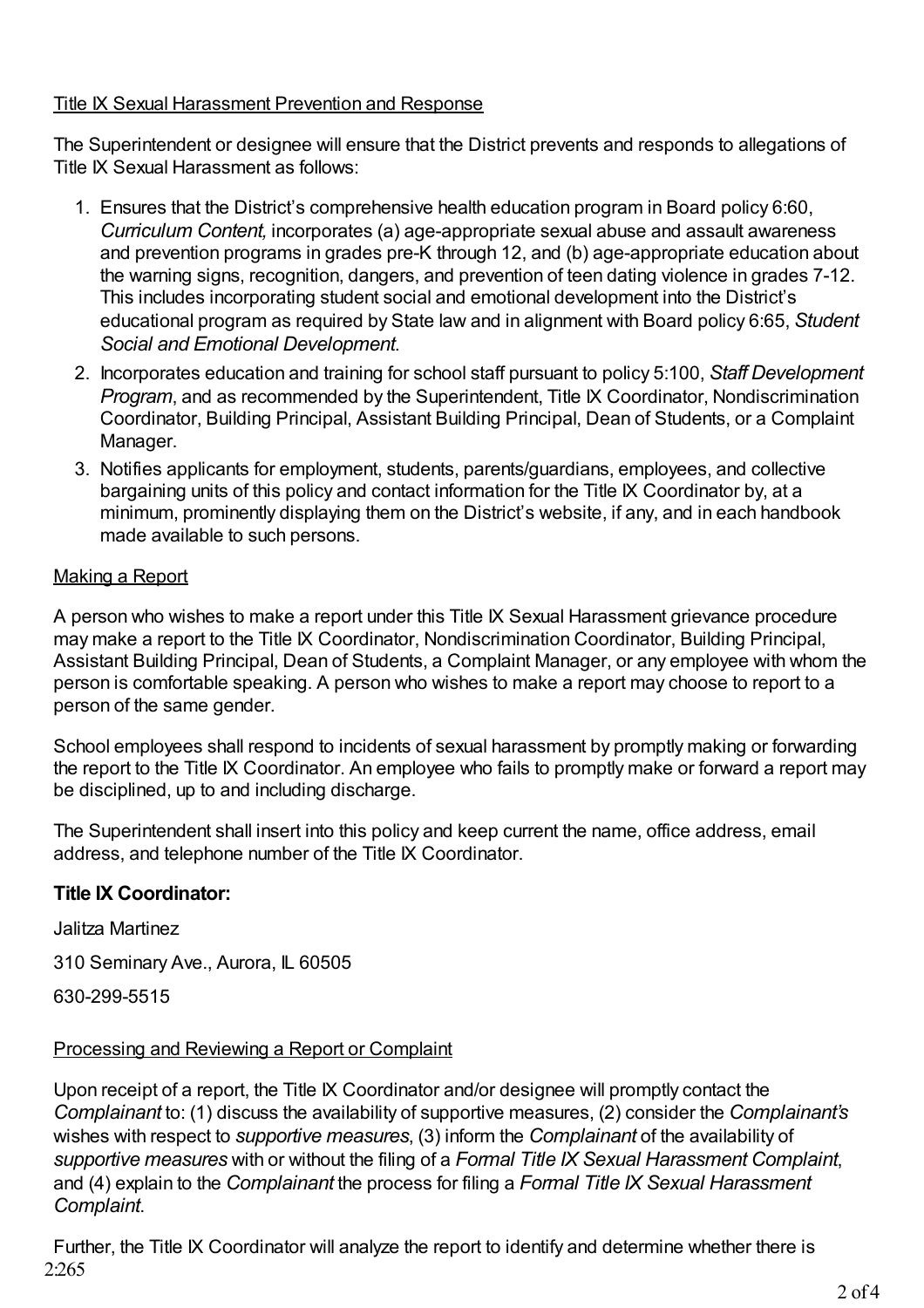another or an additional appropriate method(s) for processing and reviewing it. For any report received, the Title IX Coordinator shall review Board policies 2:260, *Uniform Grievance Procedure*; 5:20, *Workplace Harassment Prohibited*; 5:90, *Abused and Neglected Child Reporting*; 5:120, *Employee Ethics; Conduct; and Conflict of Interest*; 7:20, *Harassment of Students Prohibited*; 7:180, *Prevention of and Response to Bullying, Intimidation, and Harassment*; 7:185, *Teen Dating Violence Prohibited*; and 7:190, *Student Behavior*, to determine if the allegations in the report require further action.

Reports of alleged sexual harassment will be confidential to the greatest extent practicable, subject to the District's duty to investigate and maintain an educational program or activity that is productive, respectful, and free of sexual harassment.

### Formal Title IX Sexual Harassment Complaint Grievance Process

When a *Formal Title IX Sexual Harassment Complaint* is filed, the Title IX Coordinator will investigate it or appoint a qualified person to undertake the investigation.

The Superintendent or designee shall implement procedures to ensure that all *Formal Title IX Sexual Harassment Complaints* are processed and reviewed according to a Title IX grievance process that fully complies with 34 C.F.R. §106.45. The District's grievance process shall, at a minimum:

- 1. Treat *Complainants* and *Respondents* equitably by providing remedies to a *Complainant* where the *Respondent* is determined to be responsible for sexual harassment, and by following a grievance process that complies with 34 C.F.R. §106.45 before the imposition of any disciplinary sanctions or other actions against a *Respondent*.
- 2. Require an objective evaluation of all relevant evidence including both inculpatory and exculpatory evidence – and provide that credibility determinations may not be based on a person's status as a *Complainant*, *Respondent*, or witness.
- 3. Require that any individual designated by the District as a Title IX Coordinator, investigator, decision-maker, or any person designated by the District to facilitate an informal resolution process:
	- a. Not have a conflict of interest or bias for or against complainants or respondents generally or an individual *Complainant* or *Respondent*.
	- b. Receive training on the definition of sexual harassment, the scope of the District's *education program or activity*, how to conduct an investigation and grievance process (including hearings, appeals, and informal resolution processes, as applicable), and how to serve impartially.
- 4. Require that any individual designated by the District as an investigator receiving training on issues of relevance to create an investigative report that fairly summarizes relevant evidence.
- 5. Require that any individual designated by the District as a decision-maker receive training on issues of relevance of questions and evidence, including when questions and evidence about the *Complainant's* sexual predisposition or prior sexual behavior are not relevant.
- 6. Include a presumption that the *Respondent* is not responsible for the alleged conduct until a determination regarding responsibility is made at the conclusion of the grievance process.
- 7. Include reasonably prompt timeframes for conclusion of the grievance process.
- 8. Describe the range of possible disciplinary sanctions and remedies the District may implement following any determination of responsibility.
- 9. Base all decisions upon the *preponderance of evidence* standard.